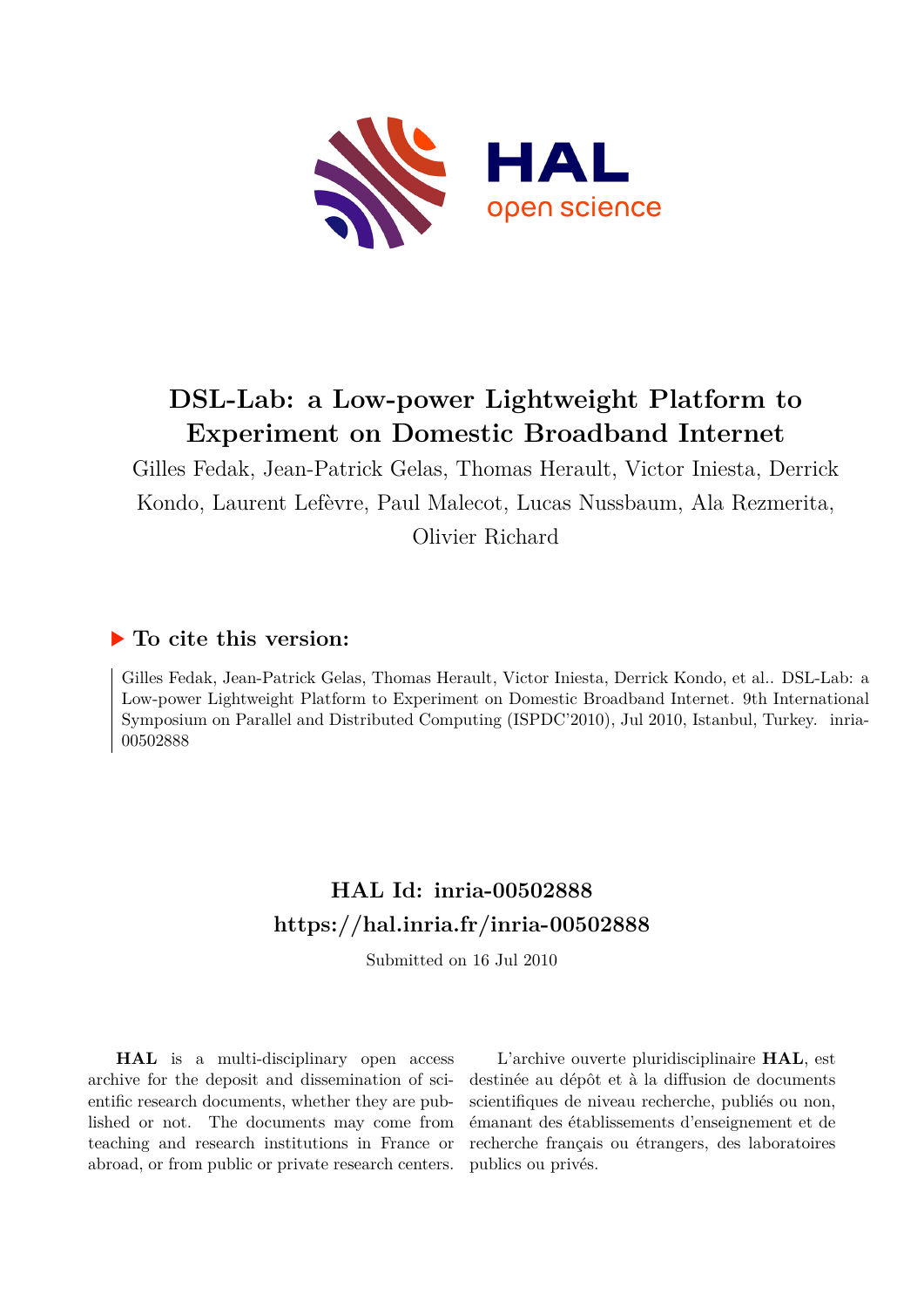# DSL-Lab: a Low-power Lightweight Platform to Experiment on Domestic Broadband Internet

Gilles Fedak, Jean-Patrick Gelas, Thomas Herault, Victor Iniesta, Derrick Kondo, Laurent Lefèvre, Paul Malécot, Lucas Nussbaum, Ala Rezmerita and Olivier Richard *INRIA, Universite de Lyon, Universit ´ e Paris XI, Universit ´ e Joseph Fourier Grenoble, LORIA/Nancy-Universit ´ e´*

*Abstract*—This article presents the design and building of DSL-Lab, a platform to experiment on distributed computing over broadband domestic Internet. Experimental platforms such as PlanetLab and Grid'5000 are promising methodological approaches to study distributed systems. However, both platforms focus on high-end service and network deployments only available on a restricted part of the Internet, leaving aside the possibility for researchers to experiment in conditions close to what is usually available with domestic connection to the Internet. DSL-Lab is a complementary approach to PlanetLab and Grid'5000 to experiment with distributed computing in an environment closer to how Internet appears, when applications are run on end-user PCs. DSL-Lab is a set of 40 lowpower and low-noise nodes, which are hosted by participants, using the participants' xDSL or cable access to the Internet. The objective is to provide a validation and experimentation platform for new protocols, services, simulators and emulators for these systems. In this paper, we report on the software design (security, resources allocation, power management) as well as on the first experiments achieved.

#### *Keywords*-xDSL; experimentation platform

#### I. INTRODUCTION

The last decade has seen the development of distributed applications allowing the sharing of computing resources (CPU, storage or communication) at large scale (GRID or P2P). According to the deployment context (institutional networks or Internet) or to the application context (e-science, file sharing), these systems have renewed several research topics around large scale distributed systems.

In parallel with this evolution, high-speed Internet access has become common in home families; ADSL (Asymmetric Digital Subscriber Line) lines are wide-spread and fiber optic communication is now reaching the market. The progress realized by these technologies allows Internet provider to offer their customer an Internet connection comparable, in term of bandwidth, to 10 years old local network (up to 100Mb/sec). However, the architecture of a network of home PCs interconnected by ADSL presents special characteristics:

- the physical characteristics of the network differ substantially from the LAN characteristics, already well studied, because of the asymmetric communication performance (download/upload) and the internal ISP topologies ;
- within each family home, users share their Internet connection between several machines, using wired and/or

WiFi local network as well as NAT and Firewalls to protect their network ;

new classes of network appliance, beside the regular PC joins this network: wifi phones, media center and IPTV, Network Attached Storage, Networked gaming console, and etc. Furthermore, the network resource might be shared between several network demanding applications (VOIP, P2P, gaming).

From the methodological point of view, evaluating the impact of broadband Internet characteristics over distributed applications present several challenges. Building an experimental testbed is a methodological approach which has already been proved to give scientists a useful tool as witnesses successful projects like PlanetLab [1], Grid'5000 [2] or DAS3 [3]. PlanetLab is a distributed platform to evaluate new classes of network services such as content delivery network, overlay network, network measurement services and many more. PlanetLab interconnects dedicated servers, spread over Internet, usually made available by research laboratories. Grid'5000 is another experimental platform to study distributed systems composed of 5000 CPU distributed over 8 sites in France. Grid'5000 is designed as a cluster of clusters interconnected by 10 Gb/s fiber links. The platform forms a VPN to launch experiment where the entire software stack is totally reconfigurable and customizable. For security issues, Grid'5000 is totally isolated from the Internet, which contrasts with PlanetLab.

While Grid'5000 and PlanetLab are valuable platforms for the study of distributed systems, the environments they provide for experiments (respectively High Performance clusters and Internet access through academic networks) are very different from the environment where most distributed applications are executed nowadays: Internet access at users' home, using technologies such as DSL or cable. The DSL-Lab platform intends to fill this gap, by providing nodes called *DSLnodes*, located at users' home and using their Internet connection, available permanently for scientists to run experiments on distributed systems such as desktop computing or peer-to-peer systems. At the present stage, the platform is composed of 40 nodes, covering the major French Internet Service Providers. It features a large variety of network connection (NAT, firewall) with several *DSL*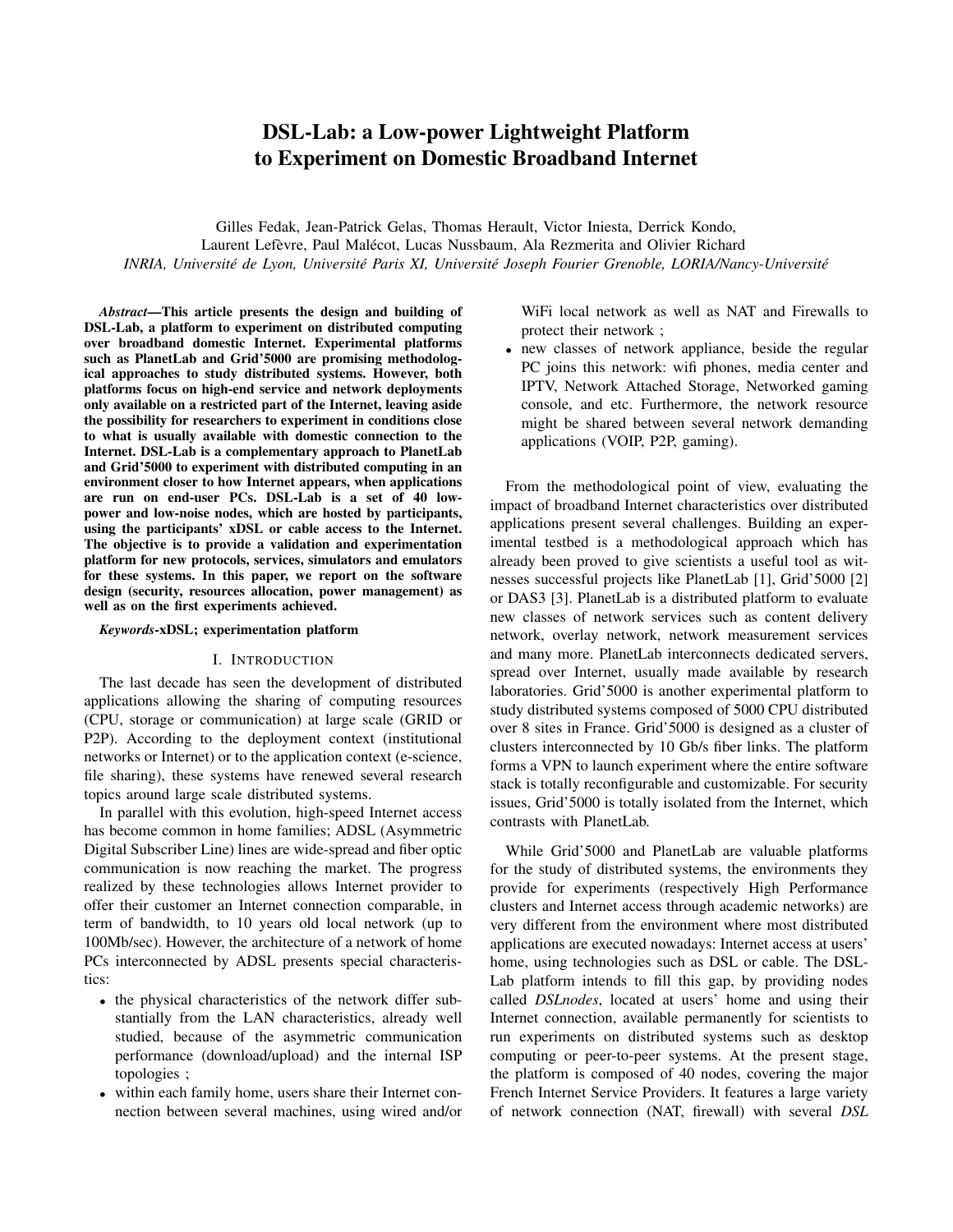*boxes*<sup>1</sup> technologies.

Because of the constraints due to the deployment of DSLnodes at volunteers' home, the DSL-Lab middleware which manages the platform presents several innovative features compared to existing experimental platforms. We designed and developed a full software stack to make the platform lightweight for volunteers hosting DSLNodes in terms of installation, configuration and administrative task, and secure by ensuring that only authenticated users can access DSLnodes. DSL-Lab is *green* in many aspects : beside selecting low power hardware and avoiding virtualization to keep the hardware configuration and consumption minimal, the software guaranties that DSLnodes are powered off when not used. For its users, DSL-Lab is deeply reconfigurable, allowing them to deploy their own custom Linux OS. Despite being distributed on the Internet, the testbed appears to its users as a private virtual cluster, managed by a specialized version of OAR [4], a job scheduler Grid'5000 users are familiar with, which allows collaborators to reserve nodes and launch experiments.

In this article, we describe the architecture of DSL-Lab, the design decisions and implementation concerning hardware, operating system, security, network connectivity, resources management, power management and experiment deployment. We also report on several experiments performed on this testbed, either to measure its network characteristics, power consumption and estimate its hosting cost or to conduct quantitative performance evaluation of distributed computing software. We also show the flexibility of the platform by connecting it to PlanetLab and Grid'5000 during the IDHAL experiment.

The rest of the document is organized as follows: in Section 2 we describe the architecture of DSL-Lab, in Section 3, we present the early results and on-going experiments, in Section 4 we present Related Works, and we conclude in Section 5.

# II. DSL-LAB ARCHITECTURE

The major part of the platform is hosted at individuals' homes, implying several unusual requirements when designing the platform. We call *volunteers* our users who agreed to host DSLnodes and *experimenters* the researchers who are using the platform. Users are asked to sign an agreement which stipulates, among others, that experimenters will be respectful of the privacy and security of the volunteers, and that volunteers are not malicious and do not try to interfere voluntarily with the experiments running on DSL-Lab. The following requirements were collected under the assumption that the agreement rules are observed.

Table I DISTRIBUTION OF DSLNODES PER DSL PROVIDER

| Corporation | Number         | Market   | DSL provider             |  |
|-------------|----------------|----------|--------------------------|--|
|             |                | share    |                          |  |
| Free        | 21             | 25.2%    | Free, Alice              |  |
| <b>SFR</b>  | 4              | $31,1\%$ | SFR, Neuf, Cegetel, Tele |  |
|             |                |          | 2                        |  |
| Orange      | $\overline{c}$ | 49.6 %   |                          |  |
| Other DSL   | 5              | 2,1%     |                          |  |
| <b>Noos</b> |                |          | Numericable<br>Noos,     |  |
|             |                |          | (french cable network)   |  |
| Comcast     | 2              |          | US cable network         |  |
|             | $\overline{c}$ |          | Assignment pending       |  |
| Labs        | 3              |          | LAN (DSLNodes used for   |  |
|             |                |          | development)             |  |

- DSLnodes have to be as unobtrusive as possible in terms of appearance, size, noise, light emission and power consumption;
- the platform should not compromise the security of volunteers by making their network reachable from the outside world;
- node management should be done entirely remotely and should not require any on-site intervention from the volunteers;
- for experimenters, the platform should appear as a traditional cluster in terms of providing all the tools they are familiar with.

#### *A. Hardware and Network*

To meet the previously mentioned requirements, we had to select specialized hardware so that it would be powerful enough for conducting all our experiments, but low profile enough so that it won't disturb volunteers. We selected the Neo CI852A-4RN10 barebone, which belongs to the Mini-ITX class of PC, characterized by a small size form factor, an absolute silence, thanks to the absence of fan or moving part, and low power processor. It is powered by an Intel Celeron M 1 GHz processor, 512 MB of RAM and storage is ensured by 2 Gb of Compact Flash storage. The node also has 4 Ethernet ports so that it can be used eventually as a router to conduct networking experiments. An interesting feature is that this hardware does not allow volunteers to interact with the nodes, which prevents the node from being used for personal purpose other than the scientific experiments. The total cost for the 40 DSLnodes and the central server is approximately  $26K\epsilon$ .

The DSL-Lab central server is connected to the French academic backbone (Renater) through the University Paris-Sud network. This backbone is large and peers almost directly with all French ISP, so network quality depends mostly on the ISP and the volunteer's last mile.

As of January 2009 (see Table I), the DSLnodes were distributed as follows: 32 were hosted on the French major DSL providers (Orange, Free, Neuf, Tele2), 1 on the French

<sup>1</sup>DSL boxes such as FreeBox, NeufBox, LiveBox or DartyBox are the equipment given by Internet providers. These terminals usually feature more than a simple DSL modem and offer a large set of applications such as local network router, firewall, NAT, port forwarding, wifi radius, community chili-spots, NAS, telephony such as VoIP, SIP, media center, TV over IP, Video on Demand etc...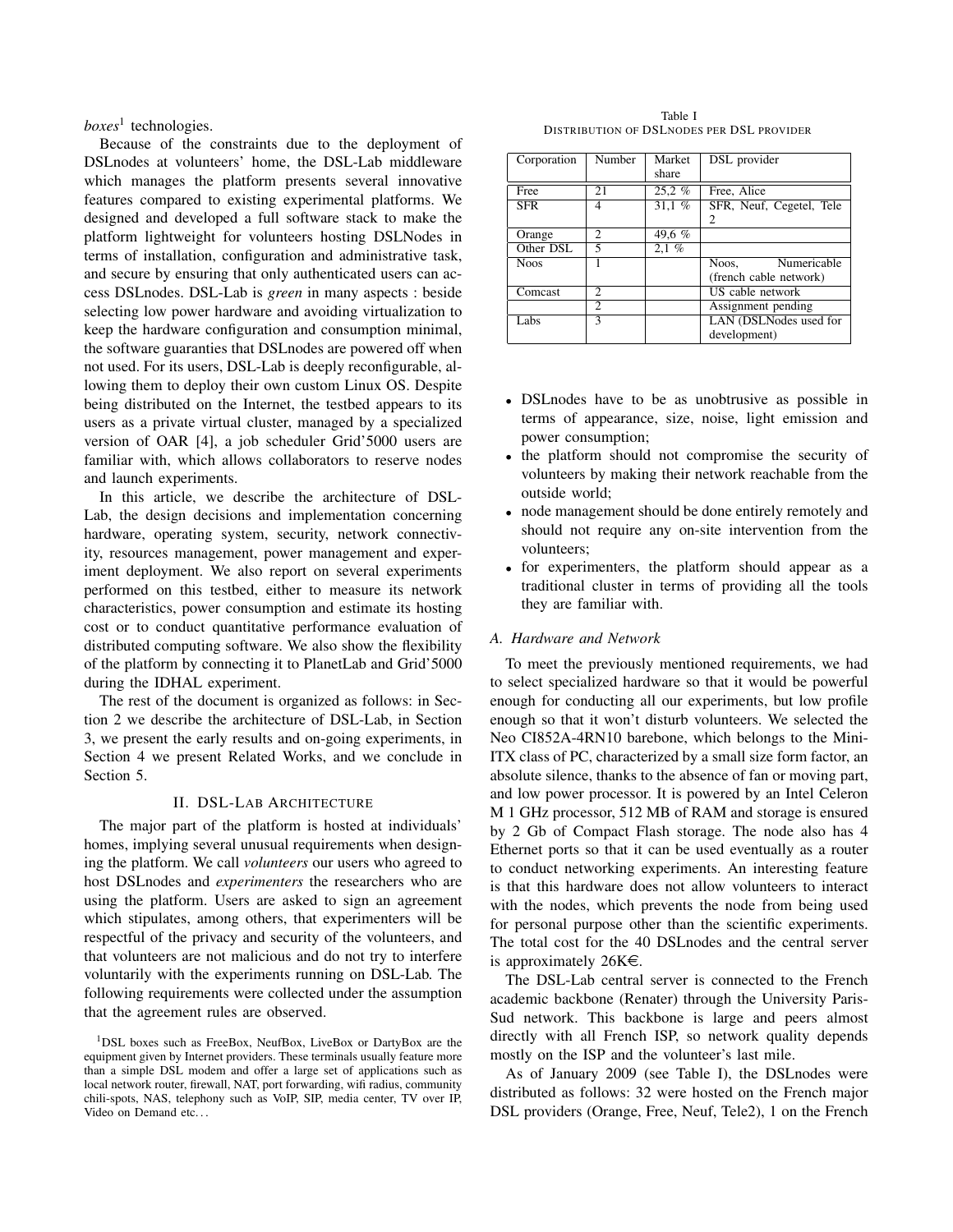cable network (Numericable), 2 were hosted on the US cable network, 3 were distributed to Orsay, Lyon and Grenoble laboratories for development purposes and the remaining 2 were waiting for new volunteers. Some of our nodes may switch to fiber networks in 2010.

The DSL "network" is very heterogeneous and offers a wide range of different environments. There are 4 technologies allowed in France: ADSL, ADSL2, ADSL2+ and ReADSL. In addition, some volunteers have the ability to fine tune their ADSL link. For instance, some are using the "fastpath" which reduces the ping delay but is more prone to transmission errors. Also the phone line length, ranging from 50 m to several kilometers for the set of DSLnodes, and the domestic electrical environment impacts the quality of the DSL link and available bandwidth and latency.

In this project, we had to develop our own software stack, which provides the following features:

## *B. Remote OS Deployment*

The DSL-Lab system is able to deploy remotely a new OS on every DSLnode without asking for volunteer intervention. One of the major concerns when designing the DSL-Lab platform was to avoid as much as possible volunteer intervention on the nodes. So, we needed to be able to reinstall (in case an experimenter breaks the installed system by mistake) and upgrade (for security reasons, or to install additional software) the whole software stack, including the operating system installed on DSLnodes.

It was chosen not to use an approach based on virtualization, i.e. using a virtual machine containing the experimentation system running on the node. Firstly, VM-based virtualization solutions, such as Xen, require dedicated RAM for the virtual machine. For cost and power consumption reasons, the nodes that were chosen only provide 512 MB of RAM, which is too little to run an host system and a virtual machine and the guest OS. Secondly, virtual machines often cause a performance overhead, or limit what is possible to do with the system. For example, on PlanetLab, a special API has to be used to manipulate raw sockets. On DSL-Lab, direct access to the bare machine is provided to experiments, without any limitations.

To be able to deploy or upgrade the experimentation system on DSLnodes, two disk partitions are used for two different systems:

- a small partition (5 MB) with a read-only, minimal system based on a customized TTYLinux distribution is used for remote OS deployment and as a fallback in case of problems. As such, the experimenter is not allowed to modify it in any circumstance. This minimal system has been thoroughly tested to ensure maximum reliability;
- a larger partition, with the experimentation system based on a full fledged Debian GNU/Linux distribution, that experimenters are allowed to modify.



Figure 1. Establishment of connectivity layer within DSL-Lab using tunnel and reverse ssh. The node automatically maintains an SSH connection to the DSL-Lab server, providing a tunnel that users can use to connect to the node.

The bootloader is configured to alternate booting on the first and the second partition.

The first partition will never be modified. It contains the bootstrap code that connects to the central DSL-Lab server, checks for an updated version of the experimentation operating system or a special request to re-install the DSLnode, and proceeds accordingly. After checking if re-installation is necessary, the DSLnode reboots the experimentation system, and awaits the experimenter's instructions.

Using that system, it is possible to safely and completely upgrade all DSLnodes remotely, allowing experimenters to deploy their own customized Linux distribution.

However, our current implementation is vulnerable to local attacks. For example, a malicious experimenter could alter the experimentation system and make it unbootable, requiring manual intervention to get the sytem back up and running. A solution could be to use a hardware Watchdog to solve this case, but the one provided on DSLnodes failed to work. Another problem is that the minimal system is not write-protected. Hence, a malicious experimenter could also modify that system. PlanetLab, for example, uses a readonly medium (CDROM, write-protected USB key) to avoid this problem.

## *C. Connectivity and Security*

The platform is managed in such a way that only identified experimenters have access to it. Experimenters first log into the server, which acts as a gateway and provides remote access to each DSLnode within a VPN through SSH.

To minimize the number of listening ports visible from the Internet, and avoid entering in conflict with the volunteer's security policy, there is no publicly accessible SSH daemon running on DSLnodes. Instead, the DSLnode establishes an SSH connection, including an SSH tunnel to its own SSH server port, to the DSL-Lab central server. That SSH TCP tunnel can later be used by authenticated experiments to connect to the DSLnode using SSH (see Figure 1). This creates a VPN that connects the nodes together without modifying volunteers' security settings. To prevent the drop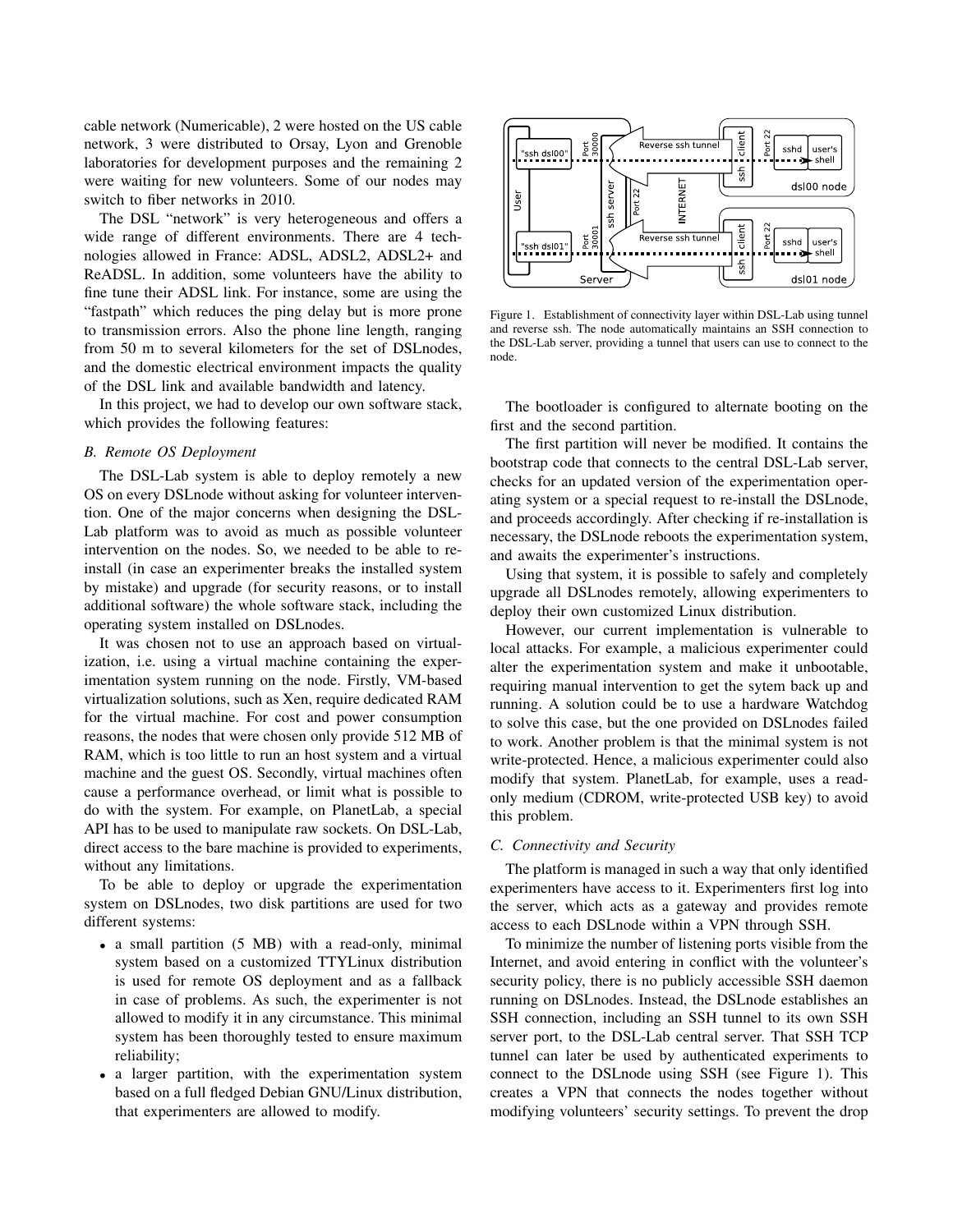of the reverse connection caused by a TCP timeout in the case of no activity, we configured SSH to use a small keepalive. In addition, the connection aliveness is checked every 10 minutes, and the ssh client from the DSLnode to the DSL-Lab server is restarted if necessary.

As the nodes are distributed to volunteer's home, we do not trust the software and private keys that they contain. One malicious volunteer, or the person who compromised their network may retrieve the private key and try to connect to the SSH server with it. For this reason, the key only permits to create the SSH tunnel and cannot execute anything on the DSL-Lab central server.

On DSLnodes, only 4 ports, 2 TCP and 2 UDP, are inevitably used for experiments. Even if the experimental software behind those ports are not proved to be secure, they are running for short periods of time and with unprivileged accounts. To open direct connections between hosts, we are integrating a new solution called PVC (Private Virtual Cluster), which is described in the next section.

#### *D. Resources and Power Management*

Most of the DSL-Lab experimenters are familiar with the Grid'5000 platform. To leverage their knowledge acquired on Grid'5000, we have adapted the Grid'5000 batch scheduler, called OAR, to the DSL-Lab platform so that: 1/ experimenters have a similar work environment and 2/ it would eventually facilitate the connection of both platforms. Thanks to OAR, several experimenters may reserve some nodes in advance and deploy their experiments simultaneously.

Because DSLnodes are hosted on a volunteer basis, a request of the volunteers is that the DSLnode does not waste power. Besides selecting thrifty hardware, the system ensures that the DSLnodes are powered-off when not used, thus reducing electricity consumption. To do so, DSLnodes periodically boot and check with the server if they have been reserved using OAR. The node then stays up (if the next reservation starts soon enough), or re-schedules its next wake-up time accordingly. Wake-ups are done using ACPI alarms, and have prover to be very reliable. Even if not reserved, the nodes wake up on a regular basis to check if new reservations have been created. Their wake-up times are distributed within the work day, so that experiments are guaranteed to be able to access a node in less than 30 minutes, even without reserving a node previously.

#### III. FIRSTS EXPERIMENTS AND RESULTS

In this section, we report on the first experiments that were ran on DSL-Lab. The power consumption of DSLnodes is first evaluated, to verify that hosting a DSLnodes do not cost an unreasonable price. We also measure the bandwidth and latency of the network connection available from the DSLnodes. Two different kinds of distributed systems were also studied. First, PVC, that allows the creation of a private



Figure 2. Power consumption of 6 DSLnodes during the boot process, low or full usage (during CPU intensive usage), and shutdown.

Table II LATENCY OF 11 DSLNODES - MARCH 2009

| City          | <b>ISP</b>   | <b>DSL</b> latency | Tot. latency |
|---------------|--------------|--------------------|--------------|
| Chaville      | Free $(v.5)$ | $22.18$ ms         | $25.14$ ms   |
| Lyon          | <b>SFR</b>   | 37.75              | 46.47        |
| Versailles    | Free $(v.5)$ | 4.07               | 7.14         |
| Lyon          | Free         | 33.5               | 42.38        |
| Grenoble      | Free $(v.5)$ | 44.61              | 54.92        |
| Le Touvet     | Free $(v.4)$ | 46.85              | 57.76        |
| Paris         | Free $(v.5)$ | 33.63              | 37.23        |
| Saint Gratien | Free         | 37.86              | 41.85        |
| <b>Bezons</b> | Free         | 14.27              | 17.05        |
| Lyon          | <b>SFR</b>   | 27.29              | 36.47        |

virtual cluster. Then, several Desktop Grid scenarios are executed on DSL-Lab, providing a real-world experimentation environment. Finally, the possibility to connect DSL-Lab with PlanetLab and Grid'5000, is demonstrated.

## *A. Power Consumption of DSLNodes*

First, we evaluate the power consumption of DSLnodes, in order to price DSLnode hosting as our volunteers are not refunded for the electricity consumed. Linux's frequency scaling is enabled using the on-demand governor and nodes are shutdown when unused by experimenters. Figure 2 presents real power usage as measured with a power sensor [5]. A node consumes around 1.5W when turned off (due to wake-on-LAN and software power switch) ; 9-10W when the CPU is idle and 13-14W at 100% CPU load. According to the French regulated electricity price, the cost per hour is 0.00182 $\in$  if the DSLnode is reserved and 0.000195 $\in$ otherwise. If we assume usage of the platform to be 8 hours a day, 5 days a week, 11 months a year, it costs  $3.57 \in \text{/year}$ for a volunteer to host a DSLnode.

#### *B. Latency and bandwidth*

Table II presents the latency observed fron DSLNodes on two french DSL providers Free and SFR. ADSL latency is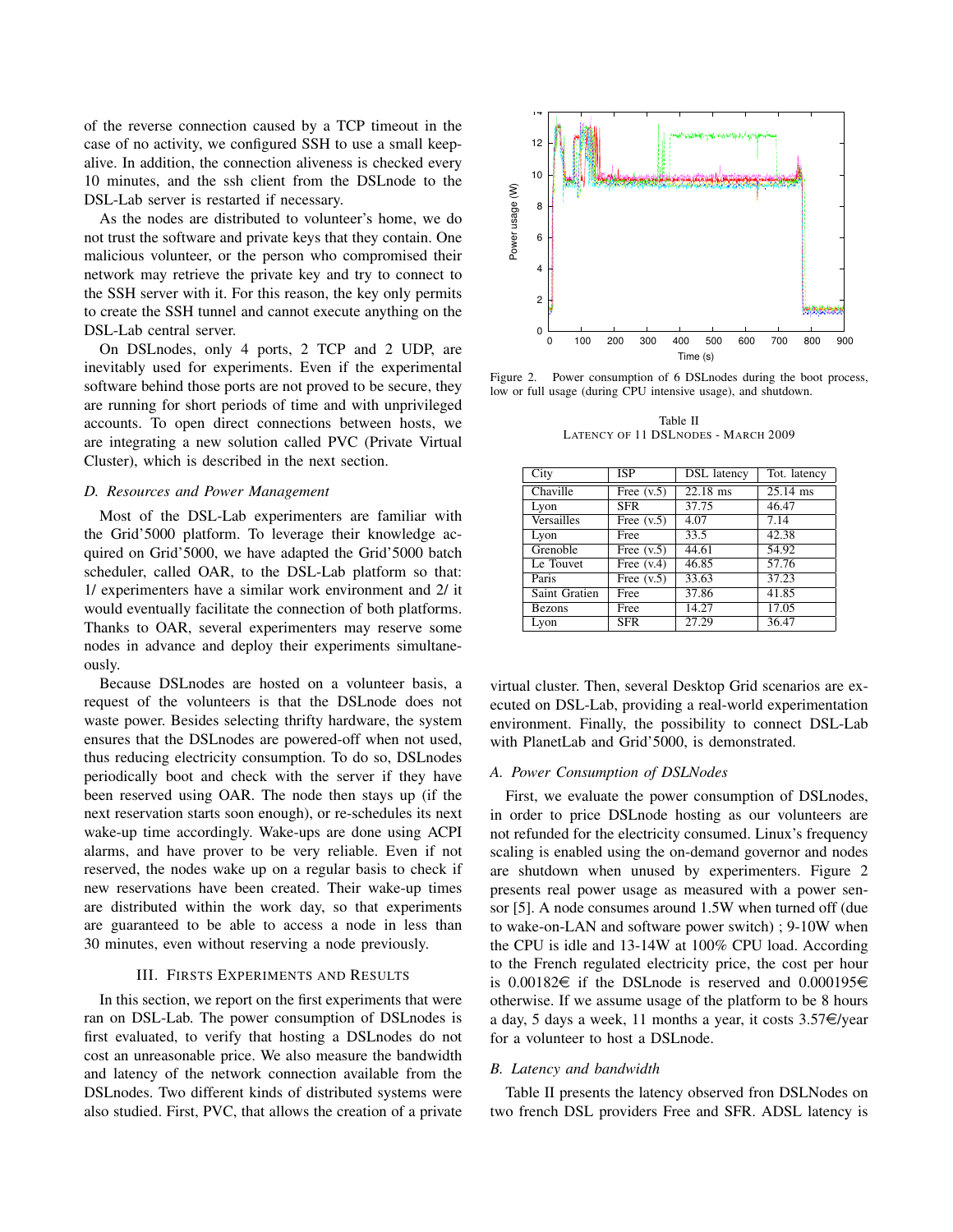

Figure 3. Communication matrix between half of the DSLnodes. The color shows the TCP/IP bandwidth averaged over 8 measures.

between DSLNode and theirs corresponding DSLAM (i.e. provider's modem). Total latency is the latency between the DSLNode and the DSL-Lab server. Both latencies are measured using the ICMP Ping protocol. This shows that most latency is introduced during ADSL line traversal. This is mainly due to the interleaving methods that delays data over time to resist interferences. There are different interleaving settings reflected by different ADSL latency.

Then, we characterize our network by building a communication matrix between DSLNodes. Figure 3 shows the DSLnode to DSLnode communication bandwidth where direct connection between DSLNodes is possible. Blanks shows that for some nodes incoming communications are restricted by NAT or firewalls. Because ADSL is an asymmetric protocol that have a significantly slower up-link than down-link, communications speed are limited by sending node uplink bandwidth. Up-link uses a small number of DSL channels and bandwidth is thus dramatically limited. The up-link capacity is also limited by physical line conditions which also explain the great differences between DSLnodes.

Determining realistic simulation or emulation parameters is often challenging, especially when dealing with networks like DSL. DSL-Lab allowed the capture of typical latency, bandwidth and packet loss rates for DSL. Those parameters were later used during the validation and the comparison of several network emulators (NISTNet, Dummynet, TC/Netem) [6].

# *C. Direct Communications between DSLnodes: Private Virtual Cluster (PVC)*

The objective of Private Virtual Cluster (PVC) [7] is to provide, in a transparent way, an execution environment for existing cluster applications over nodes distributed on the Internet. Thanks to its capability to dynamically connect firewall-protected machines, without any intervention of domain administrators, without modification of the existing security policy, and with minimal performance overhead, PVC can serve as a middleware in order to test the network performance, with standard tools.

Table III CONNECTIVITY TECHNIQUES USED ON DSL-LAB PLATFORM

| <b>ISP</b>          | <b>Nodes</b>   | Connection establishment method |
|---------------------|----------------|---------------------------------|
| Free v4             | 5              | UPnP or Traversing-TCP          |
| Free v <sub>5</sub> | 16             | $UPnP$ or $Proxy$               |
| <b>SFR</b>          | 4              | UPnP or Traversing-TCP          |
| Orange              | $\mathfrak{D}$ | <b>UPnP</b> or Traversing-TCP   |
| Comcast             |                | Traversing-TCP                  |
| <b>Noos</b>         |                | UPnP or Traversing-TCP          |
| Lab.                | C              | Proxy                           |

The validation of the PVC design was performed using the DSL-Lab testbed. Initially DSL-Lab made it possible to survey the various characteristics of the firewalls included in the DSL boxes.

According to the different kinds of existing firewalls , four different connectivity techniques were integrated in PVC: UPnP, TCP Hole punching, Traversing TCP and Proxy. The TableIII summarizes the connectivity techniques which allow direct connections between DSLNodes depending on the DSL provider and the DSL boxes technologies. The development, testing and evaluation of the connectivity technique has been done on DSL-Lab.

A large part of the DSLnodes is connected to the Free provider, who supplies two types of box ADSL (FreeBox v4 and v5). The version FreeBox v4 implements a classical dynamic NAT with port translation. The version v5 of the FreeBox improves the quality of the router by implementing a stateful firewall, but forbids the Traversing-TCP method to open direct communication. After 2007, this type of router became more and more frequent on broadband Internet, which was impacting dramatically the effectiveness of the PVC framework when running on DSL-Lab. Thanks to this real world deployment, the issue was identified, and it led to the implementation of the proxy communication method within PVC framework.

Once the connectivity technique for each type of firewall was identified and implemented in PVC, two additional types of experiments were performed on the DSL-Lab testbed. The first one evaluated the overhead of the system for the connection establishment using a specific test suite. The second one demonstrated PVC's capabilities to execute unmodified MPI applications (NAS benchmarks, MPIPOV, DOT) deployed over a set of machines behind firewalls blocking incoming connections, connected to the Internet by ADSL connections.

# *D. Evaluation of Desktop Grid Platforms*

DSL-Lab is the platform of choice to perform experiments on Desktop Grid middleware. This approach complements Grid'5000 where the experimental conditions are controlled and reproducible but far from real life Internet condition. BitDew [8] is a middleware dedicated to data management on Desktop Grid. In addition with traditional micro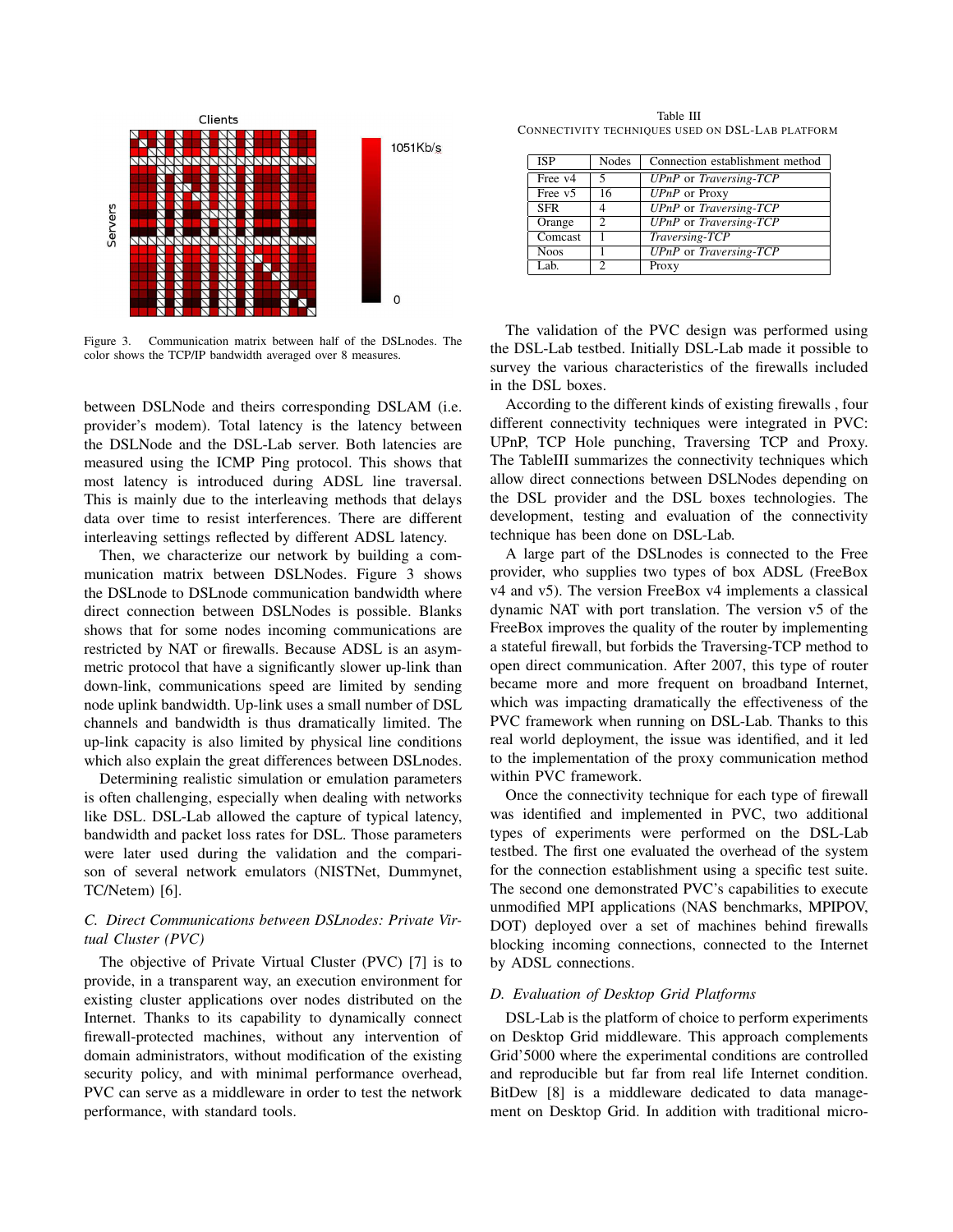benchmarks performed on Grid'5000, several real-life scenarios have been run on DSL-Lab. These scenarios include multi-source file distribution, fault-tolerance, collective file distribution with replication and wide-area file transfers featuring P2P protocols (BitTorrent) as well as Amazon S3 and IBP protocols. The experiments on the DSL-Lab platform have shown that the BitDew middleware was able to cope with complex scenarios in situations close to real-world deployment. We report on two scenarios that were previously published in [8] to illustrate the specificity of DSL-Lab with respect to quantitative performance evaluation.

The first scenario aims at illustrating data resiliency feature of BitDew. The scenario consists of the following : 5 data replica are created and scheduled to 5 DSLnodes. Every 20 seconds, a crash is simulated by killing the BitDew process on the DSLnode owning the data, and simultaneously a new host arrival is simulated by starting BitDew on an other DSLnode. The scenario verifies that data replica are automatically rescheduled and downloaded by new hosts.

During the execution on the scenario on DSL-Lab, dates of the various stages are recorded : node arrival, data schedule, beginning and end of data download and crashes. Figure 4 shows the Gantt chart of the experiment where the horizontal axis is the time and the vertical axis represents the hosts. The Gantt chart presents the main events of the fault tolerance scenario: red box is the time between the arrival of a host and the start of the file transfer waiting time, the blue box shows the download duration and red star indicates a node crash. The right most vertical axis gives the bandwidth obtained during the file download whose size is 5MB. One can observe a waiting time of 3 seconds before the download starts, which is due to the failure detector.

We can also observe a great variation in the communication performance between the hosts. This can be explained by the difference of service quality between the various Internet Service Providers and by the fact that users' applications consuming bandwidth might be running at the time of the experiment. ISPs advertise that the ADSL download bandwidth is up to 20Mbit/s and 1Mbit/s for upload. But these bandwidths are not always observed in practice because of phone line length and attenuation. For instance, DSL06 is dramatically slow compares to other DSLnodes. After running these scenarios on DSL-Lab, the BitDew middleware has been enhanced with a monitoring mechanism which allows to detect faults during file transfer to improve the failure detector responsiveness.

Real world parallel applications often require collective communication to exchange data between computation steps. The second scenario experiment with a communication pattern similar to the *All-to-all* collective associated with data replication. All-to-all file transfer starts with a set of nodes, each one owning one different file. At the end of the collective, all the nodes should own all the files.

On the DSL-Lab platform, experimental conditions can



Figure 4. Evaluation of Bitdew in presence of host failures. The rightmost part of the graph presents the bandwidth obtained during the file transfer.



Figure 5. Cumulative Distribution Function (CDF) plot for collective allto-all as measured on the 16 DSL-Lab nodes.

vary. One run was executed every hour during approximately 12 hours. During the collective, file transfers are performed concurrently and the data size is 5MB. We measure, on each DSL-Lab node, the duration of the all-to-all collective and the Figure 5 shows the cumulative distribution function (CDF) plot for the bandwidth obtained during the allto-all 5MB file transfer. We can observe great variations in the measurement between consecutive runs. Under this circumstances of low reproducible experiments, it is harder to conclude about the performances compared to experiences run within the Grid'5000 platform.

In partnership with C. Cerin from Université Paris XIII, we are now evaluating a new Desktop Grid protocol called BonjourGrid [9], which is dedicated to service discovery.

# *E. Integrating DSL-Lab with other platforms*

In the IDHAL experiment, the possibility of connecting various experimental platforms together was investigated. Several sets of nodes, from different platforms, were used: DSLnodes, Grid'5000 nodes, nodes from PlanetLab, desktop computing nodes located at a university in Grenoble, clusters in Luxembourg and Porto Alegre (Brazil), and virtual machines. Two challenges arose: being able to connect those machines together despite the differences in the way the platforms are connected together, and using all the platforms together ; the aim was to be able to use them together to do a distributed computation.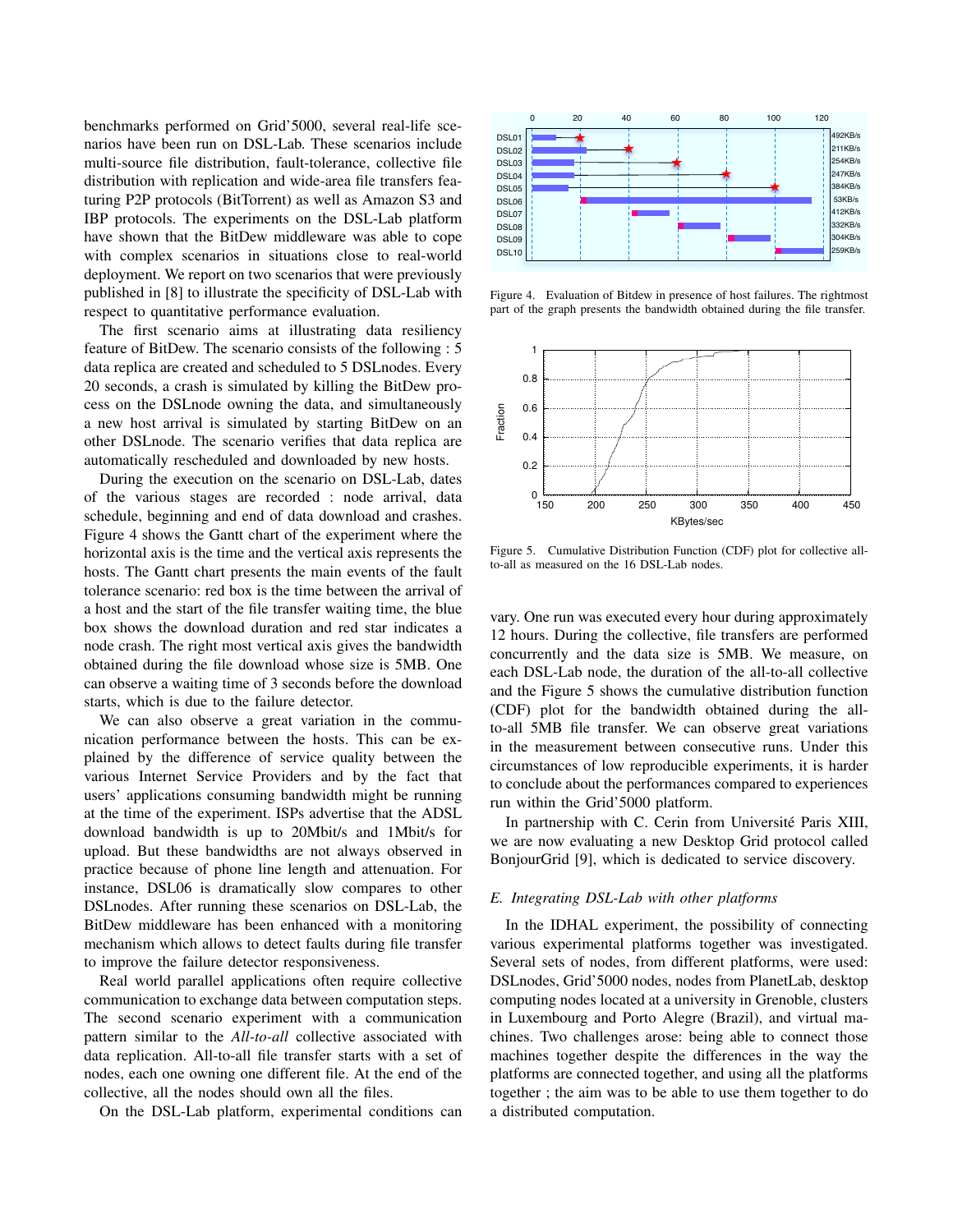Two approaches were combined to connect all the platforms together. On most of the nodes, a virtual private network (VPN) tunnel was set up to a well-connected single node using OpenVPN. (The possibility to use several nodes as VPN servers did not prove necessary.) On the PlanetLab nodes, where setting up a tunnel was not possible, TakTuk [10] was used to set up an overlay communication network.

After connecting all the nodes together, we focused on using them all for a single computation, using the KAAPI library [11] to compute instances of the N-Queens problem. Since the nodes had very different resources (both compute power and network), it did not make sense to simply split the computation equally on all nodes. Instead, the workstealing capabilities of KAAPI allowed it to efficiently share the computation on all nodes. While the goal of this experiment was mainly to prove the feasibility of using so many different resources together, it was still possible to solve several instances of the N-Queens problem, using different combinations of nodes.

During these experiments, several nodes encountered problems and suddenly stopped functioning, outlining the need for improvements in KAAPI in the area of fault tolerance.

#### IV. RELATED WORKS

Prior to DSL-Lab, some platforms were already dedicated to scientific research on large-scale Internet distributed systems. In this last section, we describe some of them and how DSL-Lab differs by providing a complementary experimental setup.

Grid'5000 [2] is a French academic cluster of clusters spread over 9 French locations. It gathers about 4800 cores of 4300 processors that are part of 1600 nodes. Due to its main purpose for experimentation and in contrast to traditional grids, it has been designed to be easily re-configured and managed. All experiments are isolated from each other and from the Internet. Grid'5000 features a wide variety of high-speed networks and high performance computers. Other similar platforms like DAS-3 [3] from the Netherlands achieve similar goals.

DSL-Lab tries to retain all the features that have made Grid'5000 a success by adapting them to residential Internet nodes. We use the same OAR scheduler [4] but, as detailed previously, added power saving features and improved disconnected host management. Another example is the deployment software. For this, Grid'5000 includes KaDeploy [12] but this optimizes communications only for clusters and requires server management cards (IPMI). We had to rewrite a similar tool able to deal with Internet communications. The second difference is that our software is not able to take deployed OS control back due to lack of hardware support on our nodes. The third difference is the lack of reproducible experimental conditions, which, similarly to PlanetLab is due to the Internet network.

Apart from the isolated grids world, there are platforms that include some real Internet links between their nodes. Experiments would be feasible with Volunteer Desktop Grids, but even if they offer a great number of nodes, the experimenters have very limited control of the volunteer's resources. In particular, there is no guarantee that volunteered desktop would provide full CPU power and availability 7 days a week [13]. In comparison, dedicated nodes provide a more flexible experimental setup.

PlanetLab [1] is a worldwide platform gathering about 900 nodes from 472 laboratories locations. It was originally a centralized network managed by the Princeton University, but it now federates various administrative domains and projects. Nodes are shared among experimenters using virtualization (Linux VServer). In contrast, DSL-Lab allows, optionally, exclusive full access to nodes in order to prevent interactions with others experiments (required on low bandwidth links).

The fact that there is no virtualization also allows DSL-Lab nodes to require less power and to consume less hardware resources than PlanetLab nodes. For example, the absence of virtualization allows us to use up to 2 GB of storage and 512 MB of RAM, which is the full system capacity. The lack of virtualization also suppresses the additional network latency during network time measurements, thus providing more precise measurements.

One of the commonly noticed limitations of the original PlanetLab project is that nodes offer only a small heterogeneity as they are mostly located in laboratories. Several projects have been added to the PlanetLab federation to deal with that issue.

Firstly, the EU project OneLab, the European branch of PlanetLab, have made some studies that cover radio links such as 802.16, UTMS and WiFi. They plan to works on the other types such as Bluetooth. They also provides network monitoring services.

Secondly, SatelliteLab [14] is an extension of Planet-Lab which includes nodes on the edges of Internet. The testbed consists of *planets* nodes formed by PlanetLab nodes and *satellites* nodes which are desktops, laptops and PDA connected to the Internet through DSL, Wifi, Bluetooth and cellular links. The requirements of PlanetLab hosts are very high. Server class machines running the PlanetLab OS must be configured with a static and public IP address, and this requirement excludes most of the nodes on the edges of Internet. With SatelliteLab, the application code of an experiment runs on the planets, whereas the satellites only forward network traffic. In contrast, the DSL-Lab software stack has been designed to run on a machine with very low requirements (less than 2 GB of storage) hosted on a domestic DSL, which allows experimenters to run experiments directly on each node of the platform.